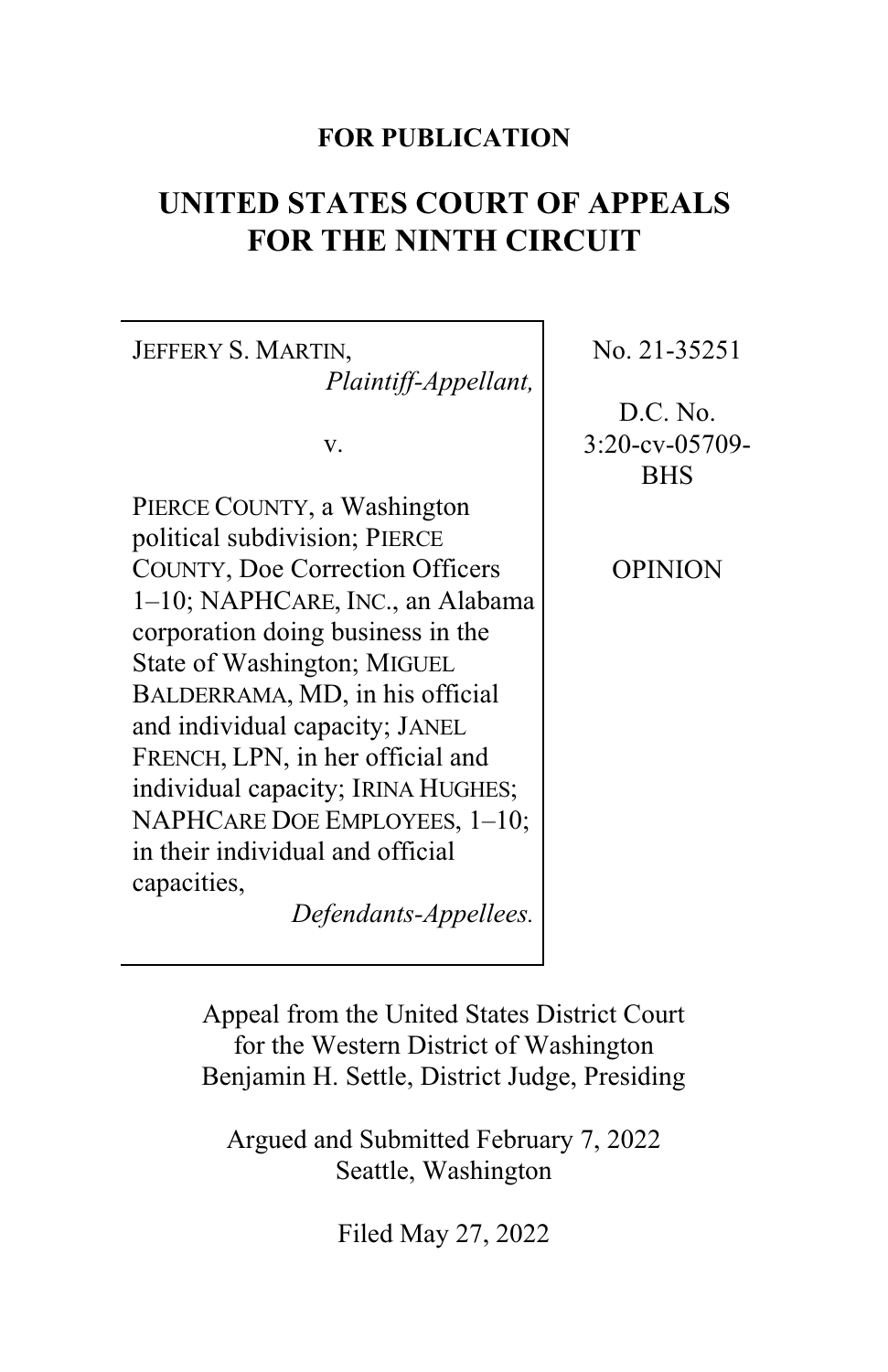Before: Jay S. Bybee and Morgan Christen, Circuit Judges, and James V. Selna,**\*** District Judge.

Opinion by Judge Selna

# **SUMMARY\*\***

#### **Federal Rules of Civil Procedure**

The panel reversed the district court's dismissal of plaintiff's state medical malpractice claim for failing to file a declaration declining to submit the case to arbitration pursuant to Washington state law, and remanded.

Washington state law requires a plaintiff in a medical malpractice suit to elect or decline to submit a claim to arbitration at the time suit is commenced. RCW 7.70A.020. If the plaintiff elects not to submit the dispute to arbitration, the plaintiff must meet the certain requirements, including filing a declaration at the time of commencing the action that the claimant elected not to submit the dispute to arbitration.

The panel held that Washington's state law declaration requirement conflicts with Federal Rules of Civil Procedure, specifically Rule 8's requirements of a short and plain statement of plaintiff's claim, jurisdictional statement and

**<sup>\*</sup>** The Honorable James V. Selna, United States District Judge for the Central District of California, sitting by designation.

**<sup>\*\*</sup>** This summary constitutes no part of the opinion of the court. It has been prepared by court staff for the convenience of the reader.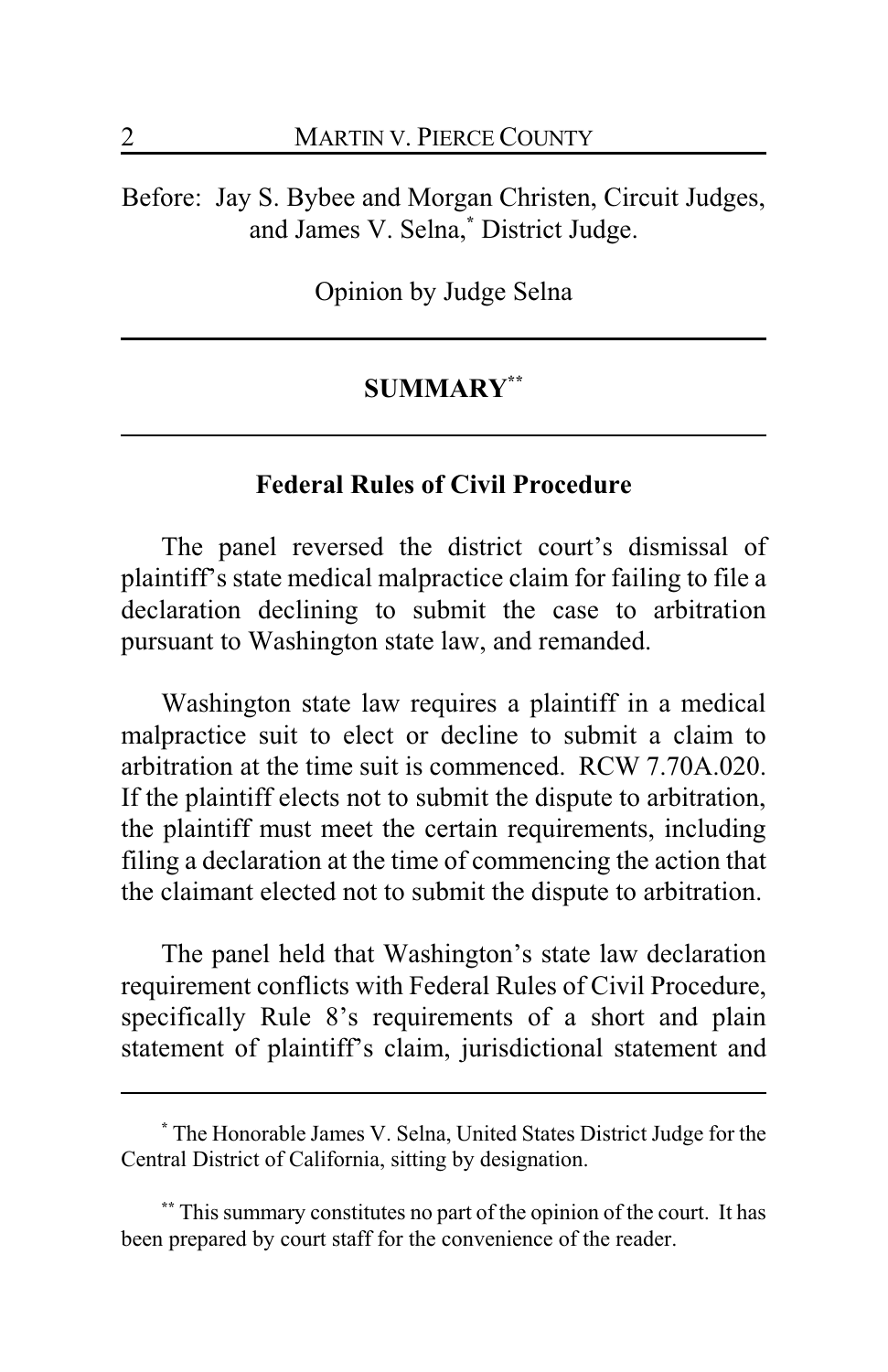explanation of the relief sought, and Rule 3, which requires only the filing of a complaint to commence an action—nothing more. Accordingly, the panel held that under *Hanna v. Plumer*, 380 U.S. 460, 470–74 (1965), the state rule did not apply in federal court.

## **COUNSEL**

Bardi D. Martin (argued), Boyle Martin Thoeny PLLC, Seattle, Washington, for Plaintiff-Appellant.

Ross C. Taylor (argued) and Jonathan D. Ballard, Fox Ballard PLLC, Seattle, Washington, for Defendants-Appellees.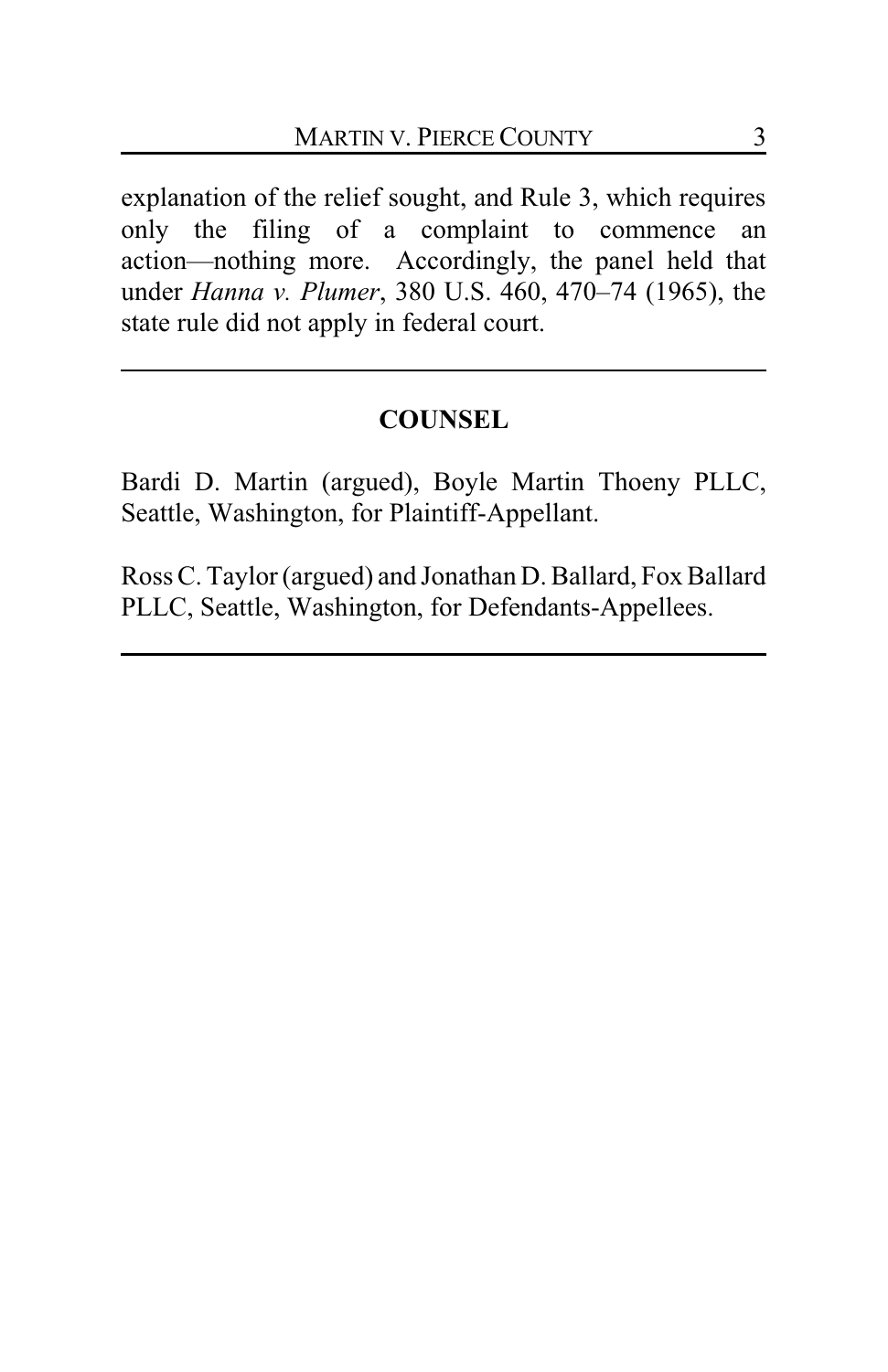#### **OPINION**

SELNA, District Judge:

This case involves a single issue: does a Washington state law requiring a claimant to file a declaration declining to submit the case to arbitration when filing a medical malpractice suit apply in federal court? We conclude that it does not. Washington's declaration requirement conflicts with the Federal Rules of Civil Procedure. Thus, under *Hanna v. Plumer*, 380 U.S. 460, 470–74 (1965), the state rule does not apply in federal court. Because the district court mistakenly applied the state rule in Martin's case, we **REVERSE** and **REMAND**.

#### **I. BACKGROUND**

Plaintiff-Appellant Jeffrey Martin appeals the district court's dismissal of his state medical malpractice claim for failing to file a declaration declining to submit the case to arbitration pursuant to RCW 7.70A.020.

*1. RCW 7.70A.020*

Washington requires a plaintiff in a medical-malpractice suit to elect or decline to submit a claim to arbitration at the time suit is commenced. RCW 7.70A.020. If the plaintiff does not elect to submit the dispute to arbitration, the plaintiff must meet the following requirements:

> (a) in the case of a claimant, the declaration must be filed at the time of commencing the action and must state that the attorney representing the claimant presented the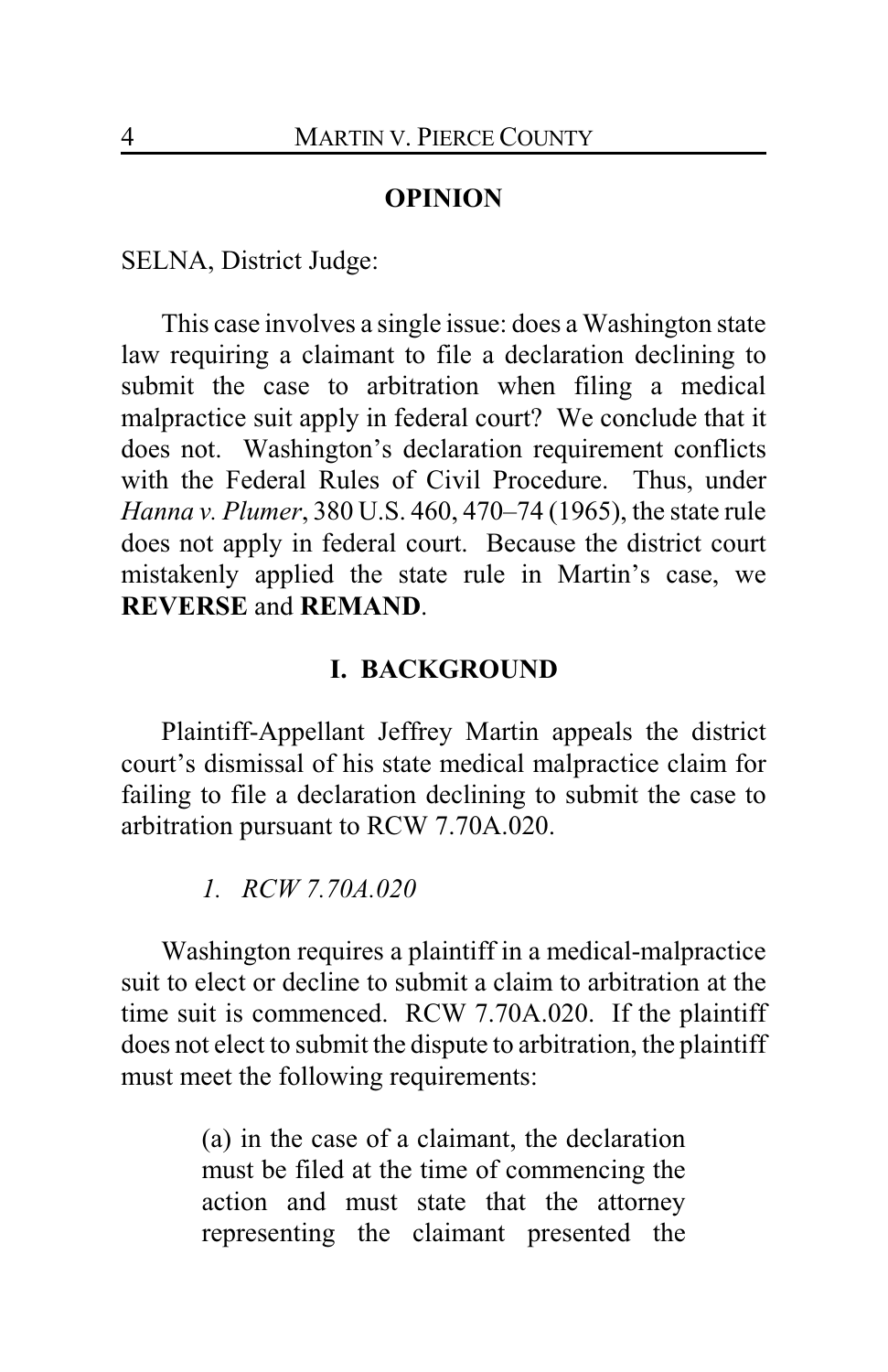claimant with a copy of the provisions of this chapter before commencing the action and that the claimant elected not to submit the dispute to arbitration under this chapter[.]

## *Id.*

The Washington state legislature passed this requirement as part of a series of laws directed at curbing medical malpractice lawsuits. Since then, the Washington Supreme Court has struck down several similar provisions, including: (1) RCW 7.70.150 requiring plaintiffs to file a certificate of merit at the time of filing a suit (*see Putman v. Wenatchee Valley Med. Ctr., P.S.*, 216 P.3d 374, 379–80 (Wash. 2009) (invalidating 7.70.150 as violating the Washington constitution by unduly burdening the right of access to courts and jeopardizing the separation of powers between the legislature and judiciary); (2) RCW 4.16.190 eliminating tolling of the statute of limitations for minors in the context of medical malpractice claims (*see Schroeder v. Weighall*, 316 P.3d 482, 489 (Wash. 2014) (en banc) (invalidating RCW 416.190 as violating the privileges and immunities clause of the Washington constitution)); and (3) the 2007 revision of RCW 7.70.100 requiring plaintiffs to give medical malpractice defendants 90-days' notice prior to filing suit (*see Waples v. Yi*, 234 P.3d 187, 188–89 (Wash. 2010) (en banc) (invalidating RCW 7.70.100 as violating the separation of powers under Washington's constitution)). To date, no Washington appellate court has considered RCW 7.70A.020.

## *2. Factual Allegations*

Because the district court resolved this case on a motion to dismiss, we assume the truth of the facts as set out in the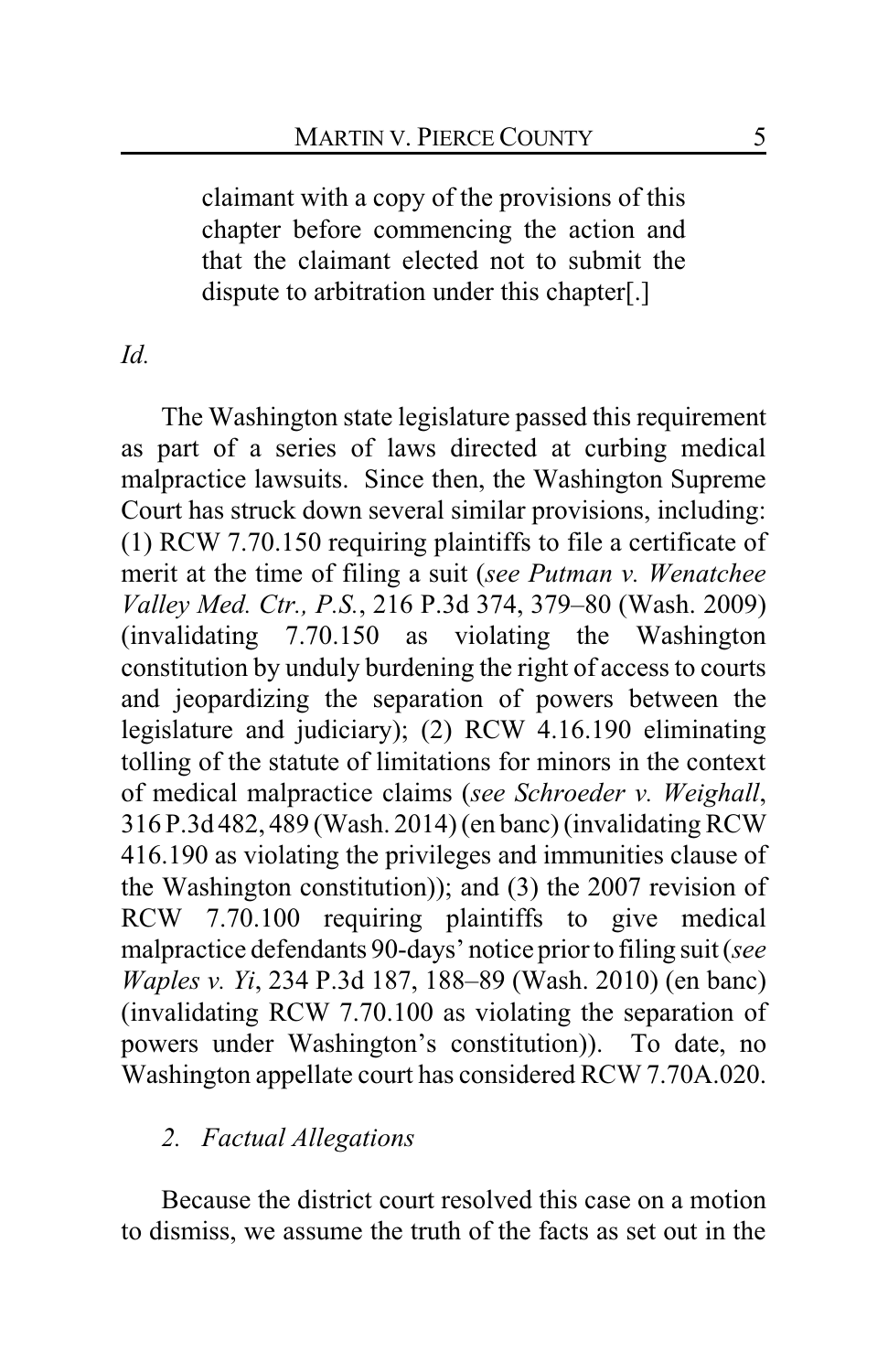complaint. *See Wojciechowski v. Kohlberg Ventures, LLC*, 923 F.3d 685, 688 n.2 (9th Cir. 2012).

In March 2017, Martin was charged with and pleaded guilty to driving under the influence and related offenses and was remanded to serve his sentence for that infraction and deferred sentences on prior charges. Upon beginning his incarceration at Pierce County Detention Center, Martin's vision was "better than 20/20, and he had no history of eye ailments." But within two months, Martin began experiencing severe pain, dryness, and itchiness in his eyes for which he requested medical attention. Defendants waited several days to examine Martin's eyes and several more days before providing him with over-the-counter eye drops. Martin's eye condition progressively worsened and he was ultimately diagnosed with severe ocular hypertension.

Despite knowing of Martin's medical needs, Defendants denied him adequate medical care while he was detained at the Pierce County Detention and Corrections Center. As a result, Martin suffered permanent damage to his vision.

#### *3. Procedural Background*

Based on these allegations, Martin filed a lawsuit in the United States District Court for the Western District of Washington, asserting two claims: (1) a 42 U.S.C. § 1983 claim for violation of his Eighth Amendment rights, and (2) a state tort claim for medical malpractice arising under Washington law. Martin brought these claims against Defendants Pierce County, John Doe corrections officers, Miguel Balderrama, MD, NaphCare Inc., Irina Hughes, NP, and Janel French, LPN. Martin did not file a declaration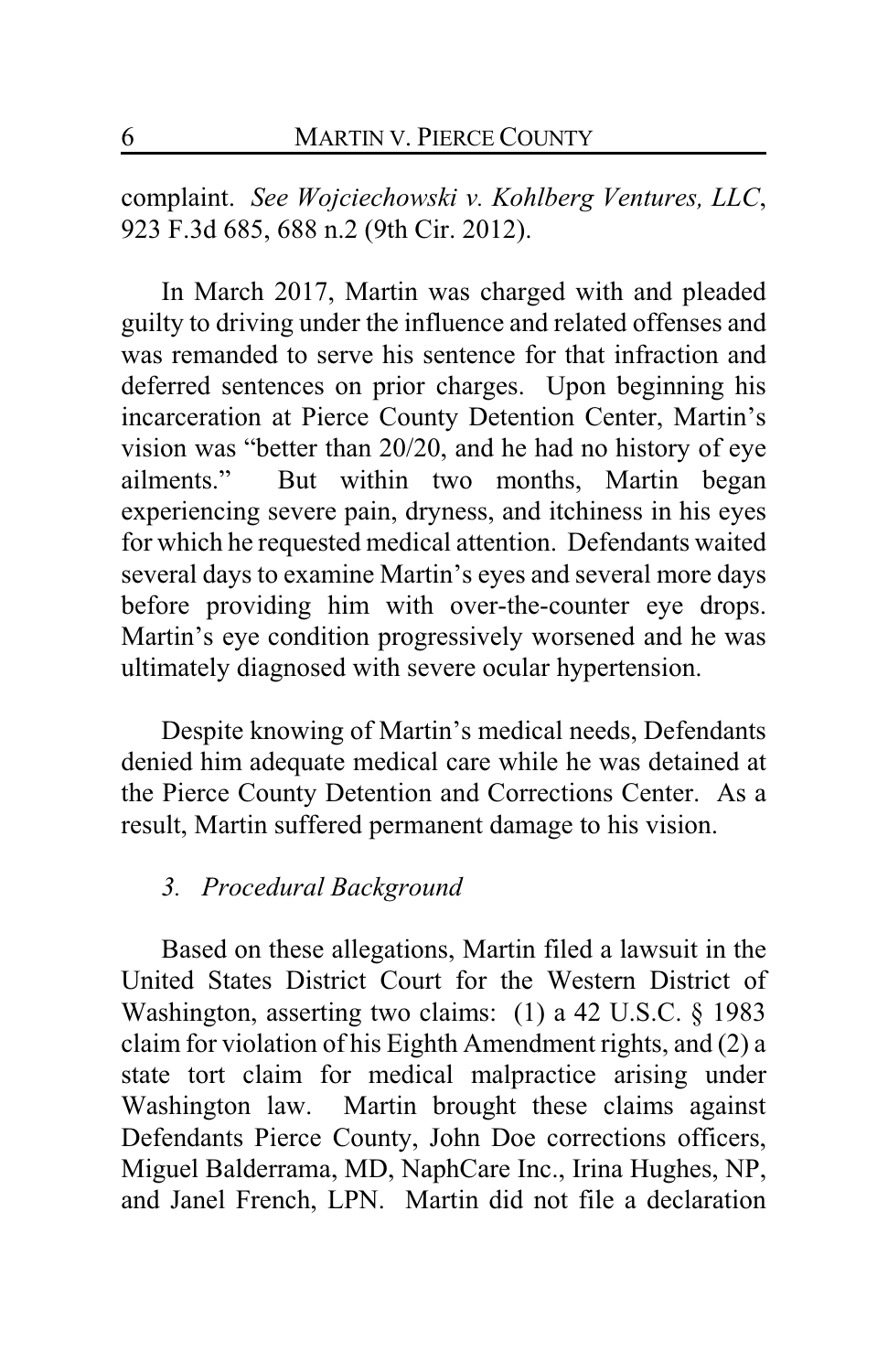electing or declining to submit his dispute to arbitration in accordance with RCW 7.70A.020(2).

Defendants NaphCare, Inc., Irina Hughes, NP, and Janel French,LPN(collectively, "Appellees") subsequently moved to dismiss the complaint pursuant to Fed. R. Civ. P. 12(b)(6). In part, Appellees argued that Martin's state medical malpractice claim should be dismissed for failure to comply with RCW 7.70A.020, the Washington state law requiring that a plaintiff elect or decline arbitration when commencing a medical malpractice claim. In response, Martin filed a First Amended Complaint, thereby mooting portions of Appellees' then-pending motion to dismiss. Appellees then answered Martin's First Amended Complaint.

On March 4, 2021, the district court granted Appellees' motion, dismissing Martin's state medical negligence claims for failing to comply with RCW 7.70A.020. Finding no reason for delay, the district court entered final judgment as to Martin's medical malpractice claim under Fed. R. Civ. P. 54(b). Martin timely appealed.

## **II. JURISDICTION AND STANDARD OF REVIEW**

The district court had original jurisdiction over Martin's § 1983 claim under 28 U.S.C. § 1331 and 28 U.S.C. § 1343, and supplemental jurisdiction over his state medical malpractice claim under 28 U.S.C. § 1367(a). Because the district court entered partial final judgment under Rule 54(b), we have jurisdiction to review the district court's dismissal of Martin's medical malpractice claim under 28 U.S.C. § 1291. *See Jewel v. NSA*, 819 F.3d 622, 627–28 (9th Cir. 2015).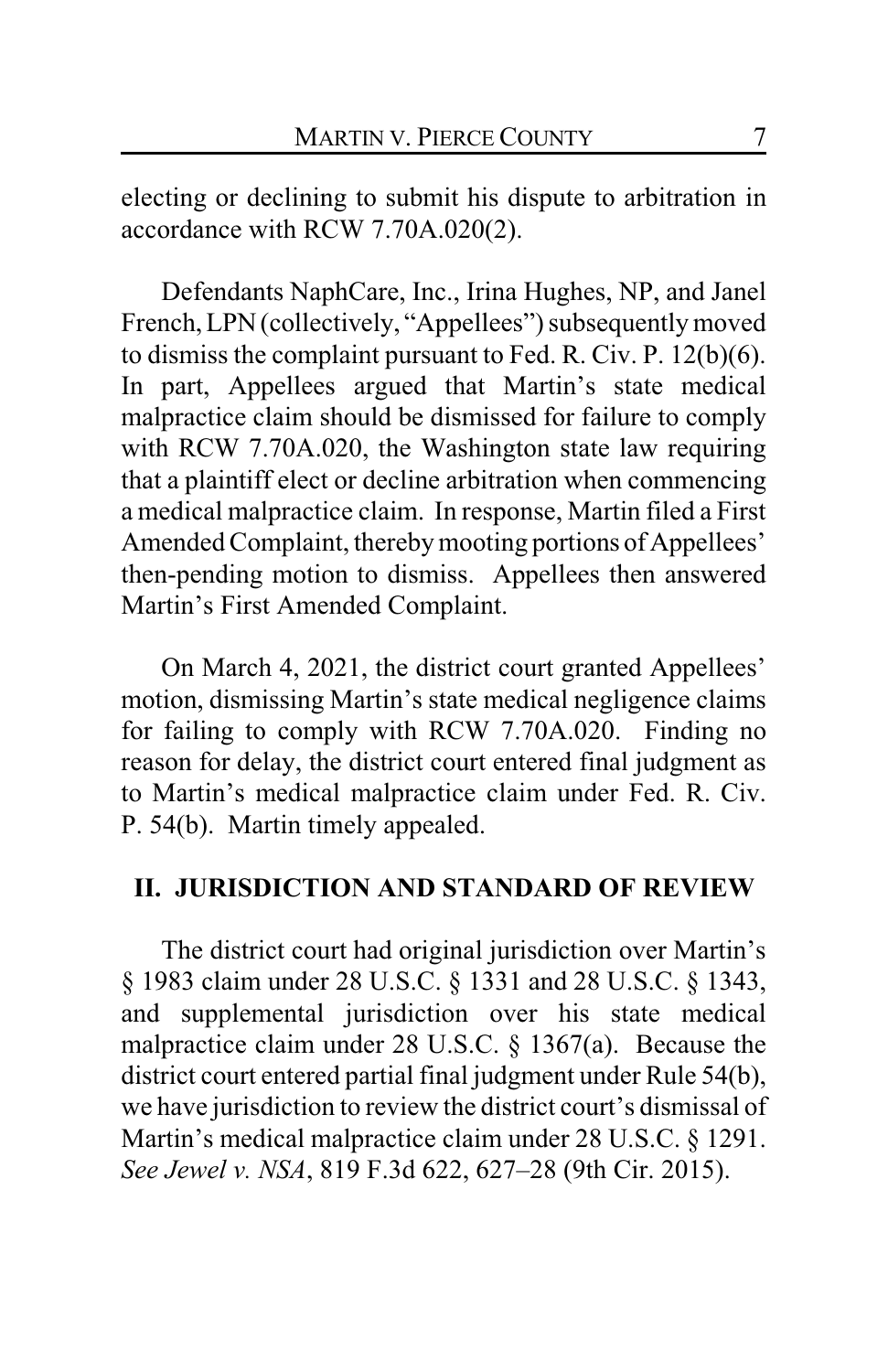We review *de novo* a district court's order granting a motion to dismiss. *Dowers v. Nationstar Mortg., LLC*, 852 F.3d 964, 969 (9th Cir. 2017).

#### **III. DISCUSSION**

To determine whether RCW 7.70A.020 applies in this action, we employ a multistep choice-of-law analysis. First, under *Hanna v. Plumer*, we decide whether the state law conflicts with a valid Federal Rule of Civil Procedure. 380 U.S. 460, 470–74 (1965). In other words, we determine whether the Federal Rules answer the "same question" as the state rule. *Shady Grove Orthopedic Assocs., P.A. v. Allstate Ins. Co.*, 559 U.S. 393, 398–99 (2010); *see also Hanna*, 380 U.S. at 470–74.

If the Federal Rules do conflict with the state law, they control unless the Federal Rule is invalid under the Constitution or Rules Enabling Act. *Shady Grove*, 559 U.S. at 398. To determine whether a federal rule applies under the Rules Enabling Act and relevant constitutional standards, we ask whether the federal rule is a "general rule[] of practice and procedure" that does "not abridge, enlarge or modify any substantive right" and is "procedural in the ordinary use of the term." *Shady Grove*, 559 U.S. at 418, 423 (Stevens, J., concurring in part and concurring in the judgment) (citation omitted).

If the Federal Rules do not answer the same question as the state rule, the Court follows the *Erie* doctrine to determine which law applies. *Id.* at 468.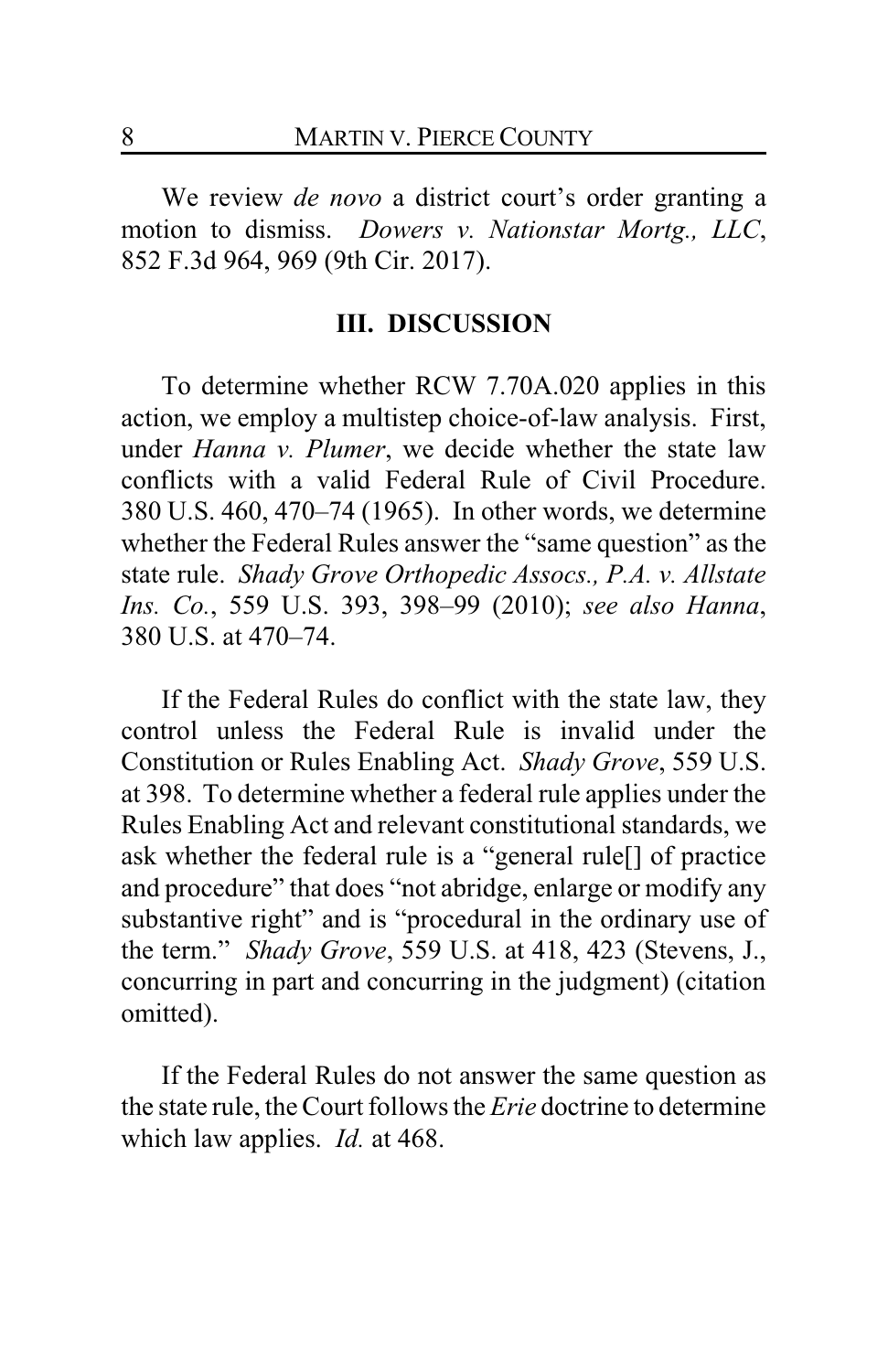# **A. Washington'sDeclarationRequirement Conflictswith Federal Rules**

We first consider whether the Federal Rules of Civil Procedure answer the same question as RCW 7.70A.020: whether a plaintiff must file a declaration electing or declining arbitration when filing a medical malpractice suit. *See Shady Grove*, 559 U.S. at 398–99. There are multiple Federal Rules that provide an answer to this question.

#### **1. Rule 8**

Federal Rule of Civil Procedure 8(a) ("Rule 8") provides that a pleading must include: "(1) a short and plain statement of the grounds for the court's jurisdiction  $\ldots$ ; (2) a short and plain statement of the claim showing that the pleader is entitled to relief; and (3) a demand for the relief sought[.]" Fed. R. Civ. P. 8(a).

While federal circuit courts have not yet addressed a declaration requirement exactly like Washington's, various cases involving state "certificate-of-merit" requirements provide a useful analogy. Although certificate-of-merit requirements vary in their details, they generally require plaintiffs to file a declaration with the pleadings containing some reassurance, usually by an expert, that the claim has merit. *See, e.g.*, *Corley v. United States*, 11 F.4th 79, 85 (2d Cir. 2021) (describing Connecticut's requirement that medical malpractice claimants "must affix to the complaint 'a certificate . . . [stating] that such reasonable inquiry gave rise to a good faith belief that grounds exist for an action" and "must also attach 'a written and signed opinion of a similar health care provider . . . that there appears to be evidence of medical negligence' along with a 'detailed basis for the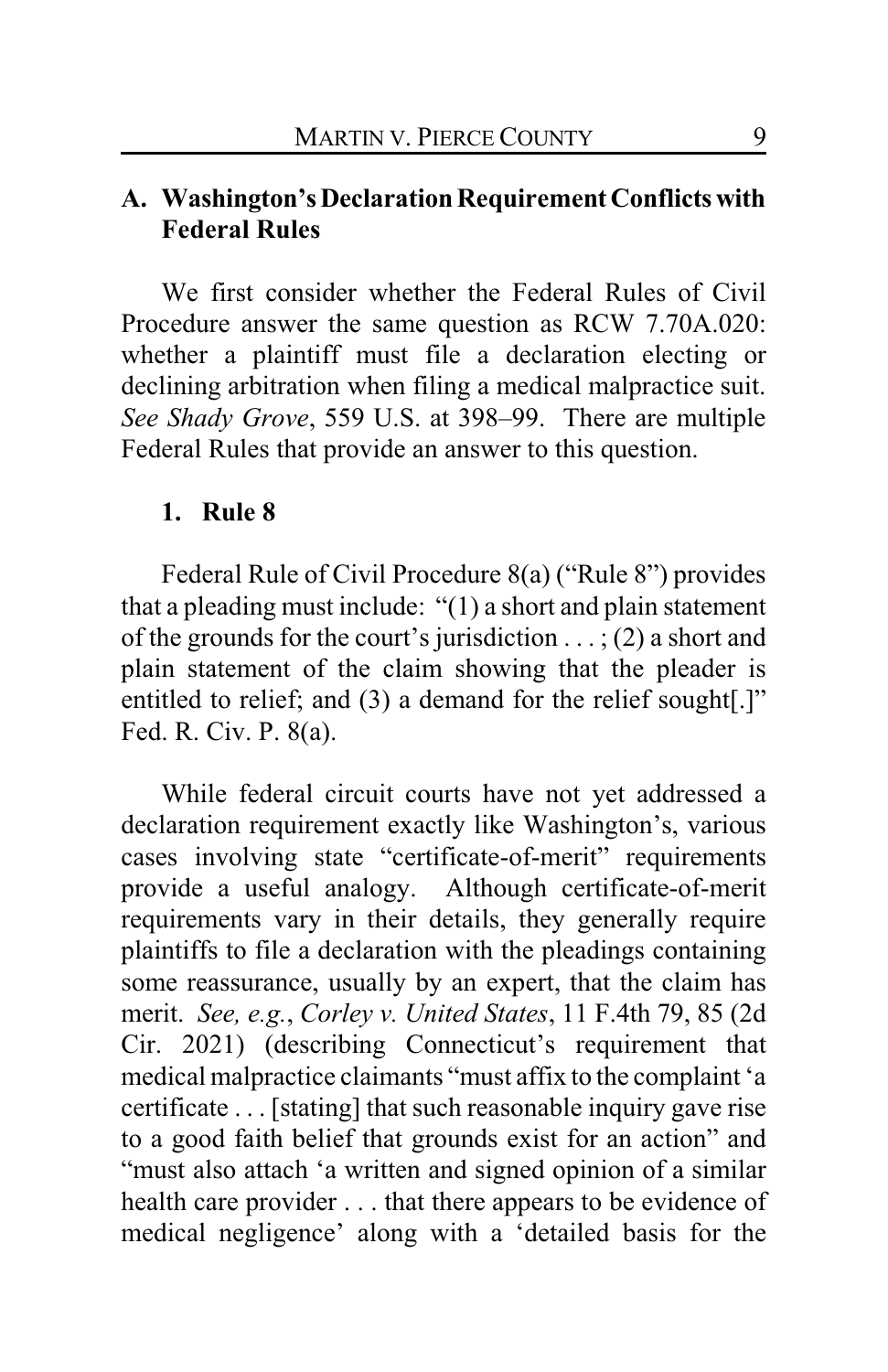formation of such opinion'") (quoting Conn. Gen. Stat. § 52- 190a(a)). Many states have passed such "certificate-of-merit" or "affidavit-of-merit" requirements for malpractice claims. In fact, the Washington state legislature imposed its own requirement that plaintiffs in medical malpractice claims must submit a certificate of merit when they file suit. *See Putman v. Wenatchee Valley Med. Ctr., P.S.*, 216 P.3d 374, 376 (Wash. 2009). However, that requirement was subsequently invalidated by the Washington Supreme Court. *Id.* (holding that Washington's certificate-of-merit requirement violated the Washington constitution because it unduly burdened the right of access to the courts and violated the separation of powers doctrine). The legislature passed this pre-filing requirement as part of the same series of laws directed at curbing medical malpractice lawsuits that includes RCW 7.7A.020.

But there is a "growing consensus" among federal circuit courts that such certificate requirements do not govern actions in federal court, because they conflict with and are thus supplanted by the Federal Rules of Civil Procedure. *Pledger v. Lynch*, 5 F.4th 511, 518 (4th Cir. 2021) (holding that West Virginia's pre-suit certification requirement did not govern actions in federal court because it conflicted with and was thus supplanted by Rules 8, 9, 11, and 12) (citing *Gallivan v. United States*, 943 F.3d 291, 294 (6th Cir. 2019) (holding that Ohio's certificate-of-merit requirement was incompatible with Rules 8, 9, and 12 of the Federal Rules of Civil Procedure and thus unenforceable in federal court)); *Young v. United States*, 942 F.3d 349, 351 (7th Cir. 2019) (holding that a complaint could not be dismissed because it lacked an affidavit and report as required by Illinois law, because to the extent that it was a rule of procedure, it gave way to Rule 8 of the Federal Rules of Civil Procedure); *see also Corley*,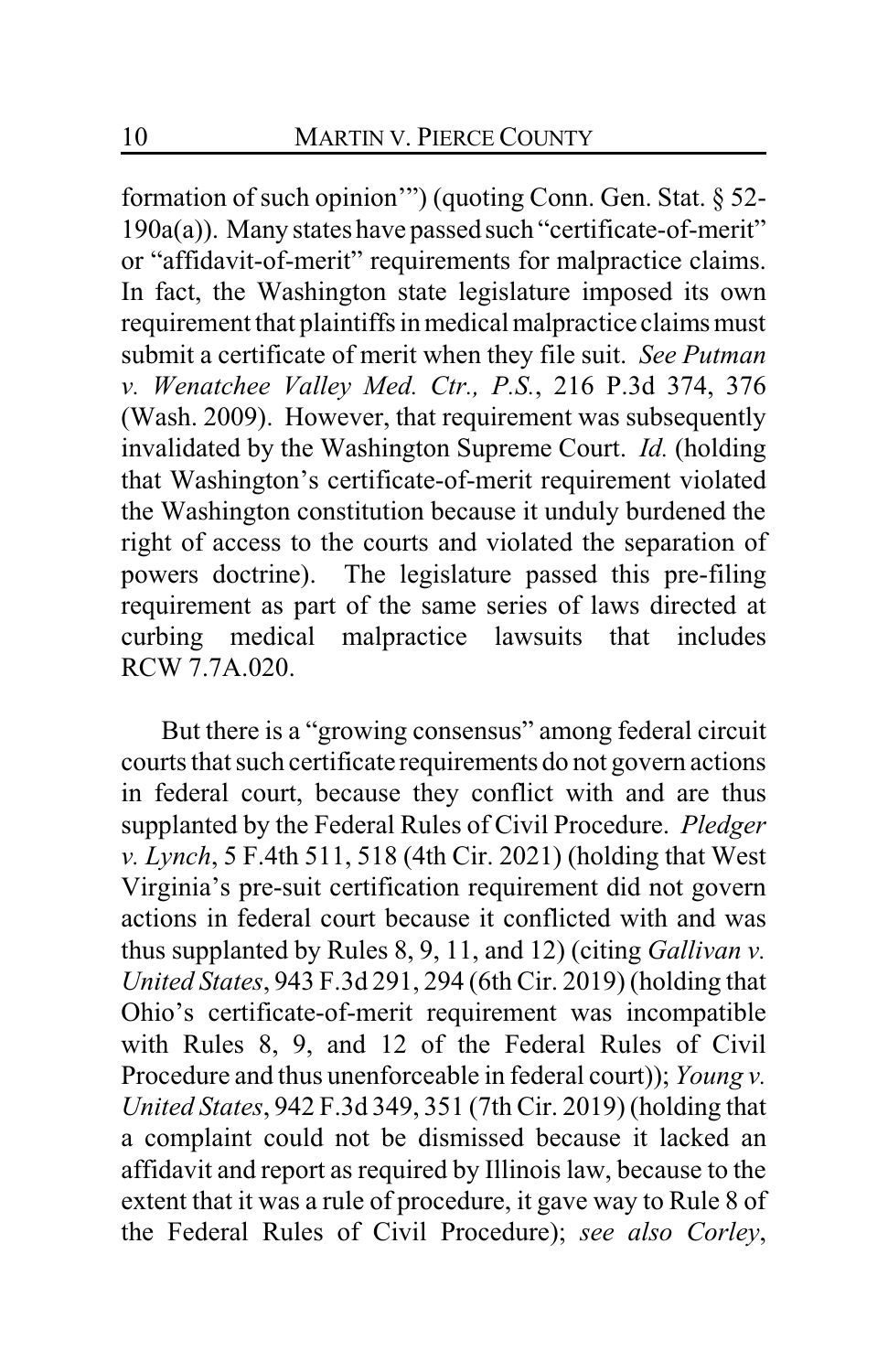11 F.4th at 88–89 (holding that Connecticut's certificate of merit requirement did not apply in federal court because it was in "direct contrast" to the notice pleading standard of Rule 8); *Albright v. Christensen*, 24 F.4th 1039, 1048–49 (6th Cir. 2022) (holding that Michigan's affidavit-of-merit and presuit-notice requirements do not apply in federal court as they were displaced by Rules 3,  $8(a)$ , 9, 11, and  $12(b)(6)$  of the Federal Rules of Civil Procedure). While courts identified conflicts with various Federal Rules, in each case they describe conflict with Rule 8.

Appellees argue that the courts' reasoning in the cases rejecting certificate-of-merit requirements is distinguishable and inapplicable to RCW 7.7A.020. Some earlier cases concluded that laws requiring statements of expert support for medical malpractice claims sought evidentiary material that exceeded the notice pleading standard. *See Baird v. Celis*, 41 F. Supp. 2d 1358 (N.D. Ga. 1999); *Boone v. Knight*, 131 F.R.D. 609, 611 (S.D. Ga. 1990); *Braddock v. Orlando Reg'l Health Care Sys.*, 881 F. Supp. 580, 584 (M.D. Fla. 1995)). However, the recent circuit court opinions to consider the issue have applied a different line of reasoning. For example, the Fourth Circuit in *Pledger* explained that Rule 8's requirement of a "short and plain statement" of the plaintiff's claim, jurisdictional statement, and explanation of the relief sought is "a list of elements that 'implicitly excludes other requirements.'" 5 F.4th at 519. Similarly, the Sixth Circuit explained in *Gallivan* that "[b]y listing these elements, Rule 8 implicitly 'excludes other requirements that must be satisfied for a complaint to state a claim for relief.'" *Gallivan*, 943 F.3d at 293 (citing *Carbone v. Cable News Network*, 910 F.3d 1345, 1352 (11th Cir. 2018)); *Pledger*, 5 F.4th at 519 (accord). Likewise, the Seventh Circuit explained in *Young* that Rule 8 "does not require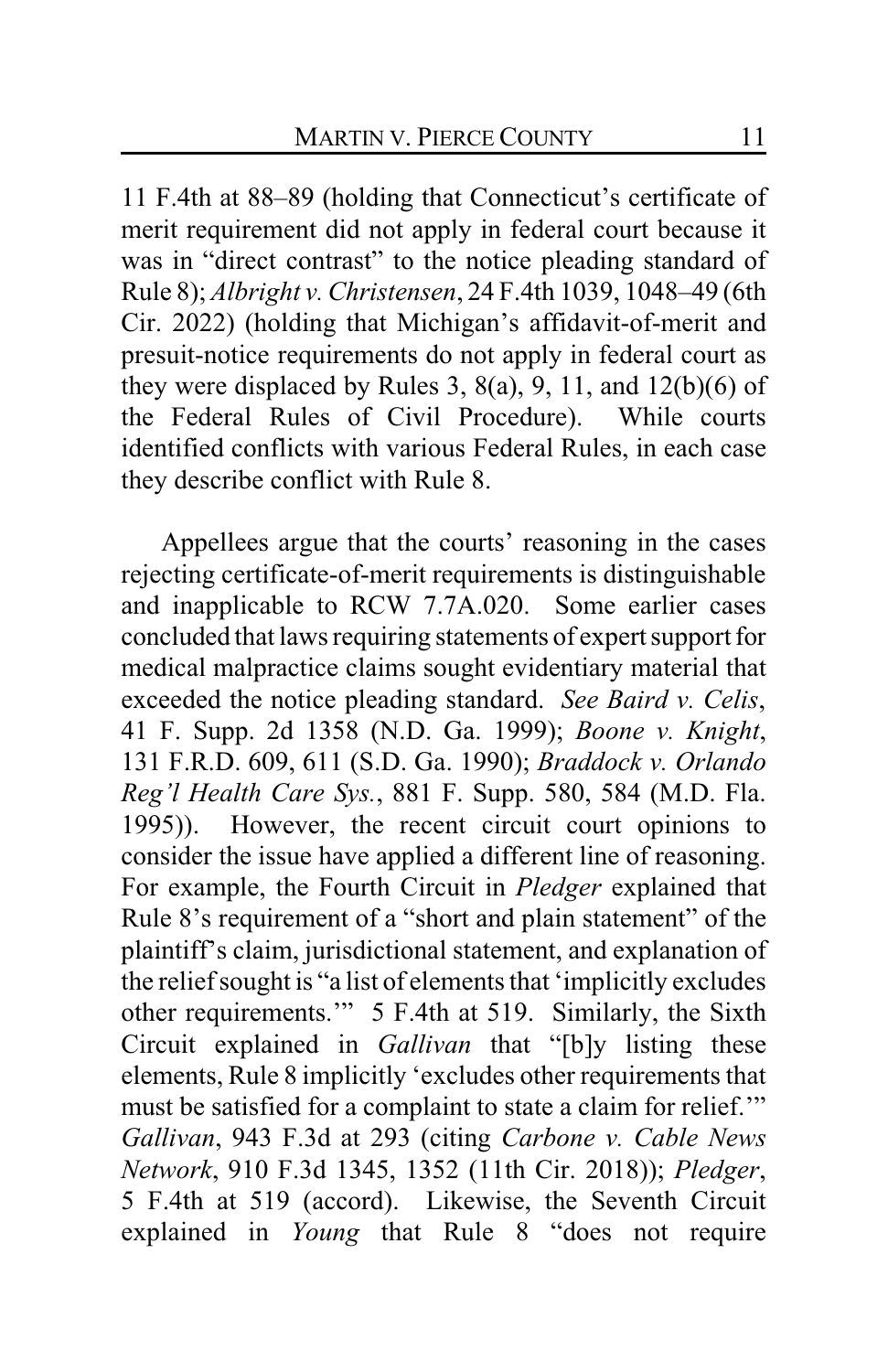attachments" as shown by the fact that "[o]ne can initiate a contract case in federal court without attaching the contract, an insurance case without attaching the policy, a securities case without attaching the registration statement, and a tort case without attaching an expert's report." 942 F.3d at 351. Thus, it reiterated, "[s]upporting documents come later." *Id.*  We agree. Rule 8's requirement of a "short and plain statement" of the plaintiff's claim, jurisdictional statement, and explanation of the relief sought is "a list of elements that 'implicitly excludes other requirements.'" *Pledger*, 5 F.4th at 519. As such, "Rule 8 does not require litigants to file *any* affidavits." *Gallivan*, 943 F.3d at 293 (emphasis in original).

The district court concluded that, unlike Rule 8, RCW 7.7A.020 is not a pleading requirement because "its purpose [is] to prevent litigation of frivolous medical malpractice actions rather than to provide notice of claims and defenses." *Martin v. Pierce Cty.*, No. C20-5709 BHS, 2021 WL 825377, at \*2 (W.D. Wash. March 4, 2021). But as *Gallivan* explained, "*Shady Grove* emphasized that the purpose of the rules is irrelevant when the text is clear (as [Rule 8(a)] is here)." 943 F.3d at 296 (citing *Shady Grove*, 559 U.S. at 403). The relevant inquiry is not whether the federal and state rules share a purpose but whether the Federal Rules "answer[] the question in dispute." *Shady Grove*, 559 U.S. at 398.

Because Rule 8 answers the question in dispute, it displaces RCW 7.7A.020 in federal court.

## **2. Rule 3**

Federal Rule of Civil Procedure 3 ("Rule 3") states, "[a] civil action is commenced by filing a complaint with the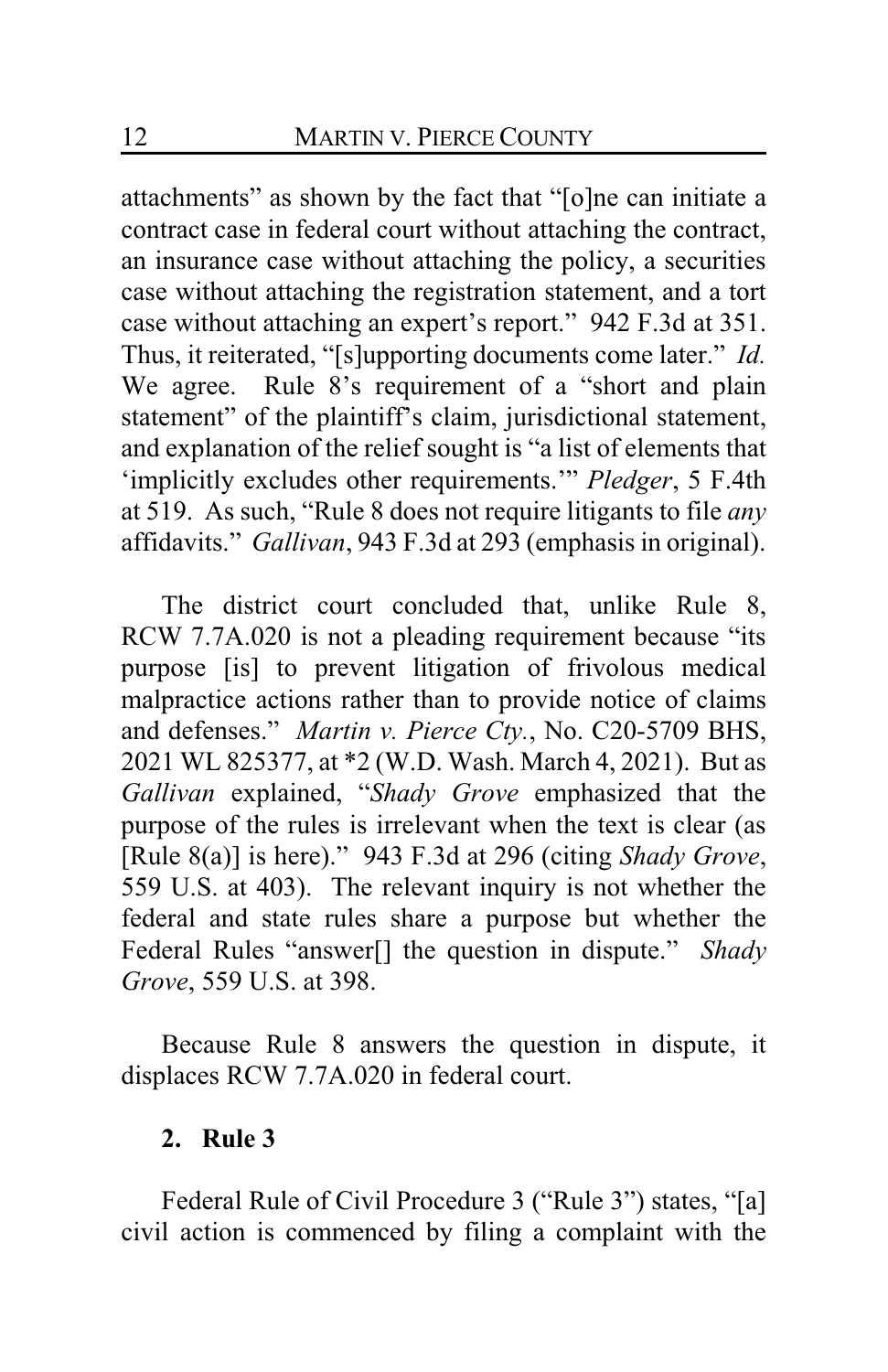court." Fed. R. Civ. P. 3. By that rule, the only requirement to commence an action is the filing of a complaint. *Albright*  24 F.4th at 1046 (6th Cir. 2022) ("[Rule 3] requires only the filing of a complaint to commence an action—nothing more."); *see also* 4 Charles Alan Wright, et al., Federal Practice and Procedure § 1052 (June 23, 2021 Update) ("In federal actions based on diversity of citizenship jurisdiction, federal courts apply state law to decide when a lawsuit was commenced for purposes of computing limitations periods . . . . Other than that, what constitutes filing under Rule 3 is governed by federal law.").

The Sixth Circuit recently considered a conflict with Rule 3 in *Albright v. Christensen*, 24 F.4th 1039 (6th Cir. 2022). The court held that Michigan claimants were not required to provide notice before filing a medical malpractice lawsuit because such a requirement directly conflicted with the Federal Rules. Regarding Rule 3, *Albright* explained, "[t]hat rule requires only the filing of a complaint to commence an action—nothing more." *Id.* at 1046. Thus, it concluded that Rule 3 "most obviously resolve[s] [the] disputed question" of "whether [a claimant] must supply presuit notice to file a lawsuit." *Id.* Accordingly, the Michigan pre-suit notice requirement "clearly conflict[ed]" with Rule 3 by "add[ing] steps to the process of commencing an action," and did not apply in federal court. *Id.* at 1047.

The Sixth Circuit's analysis is instructive. Like the presuit-notice requirement, RCW 7.70A.020 conflicts with Rule 3 by adding additional, procedural steps for commencing a suit beyond those that Rule 3 contemplates. *See* RCW 7.70A.020(2) ("In the case of a claimant, the declaration must be filed *at the time of commencing the action* and must state that the attorney representing the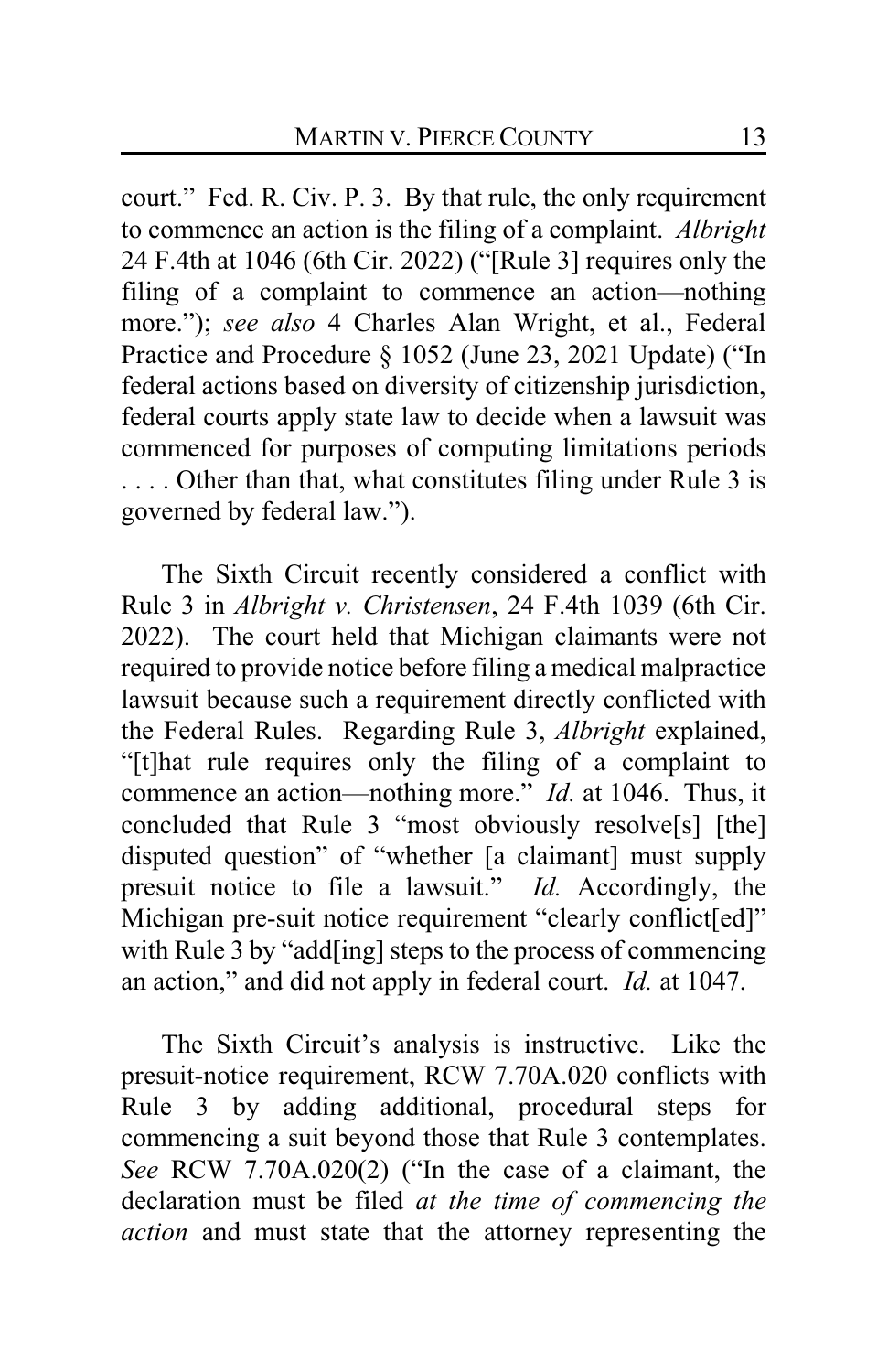claimant presented the claimant with a copy of the provisions of this chapter *before commencing* the actions and that the claimant elected not to submit the dispute to arbitration under this chapter.") (emphasis added). The Washington law not only requires a claimant to file a declaration when commencing an action, but it also adds a step before commencement—an attorney must present the claimant with a copy of the provisions in the chapter. This directly collides with Rule 3's requirement that an action *commences* with the filing of the complaint. *See* Fed. R. Civ. P. 3, Notes of Advisory Committee ¶ 4 ("[Rule 3] provides that the *first step in an action* is the filing of the complaint.") (emphasis added).

Nonetheless, the district court found that RCW7.70A.020 does not conflict with Federal Rule of Civil Procedure Rule 3 because it concluded that, unlike Rule 3, the state law does "not bear on whether a complaint is considered filed and a suit commenced."**<sup>1</sup>** *Martin*, 2021 WL 825377, at \*2. But Rule 3 governs *how* a lawsuit is commenced. *See* Fed. R. Civ. P. 3, Advisory Committee Notes (Rule 3 "governs the commencement of all actions"); *Albright v. Christensen*, 24 F.4th at 1047 ("Rule 3 govern[s] how a lawsuit is commenced"); 1 Moore's Fed. Prac. - Civil § 3.02 ("Rule 3

**<sup>1</sup>** Notably, the district court found that RCW 7.70A.020 likely conflicts with Washington Superior Court Rule 3(a) ("CR 3(a)"), a statecourt rule governing when a suit is commenced. *Martin*, 2021 WL 825377, at \*2. The court explained that "requiring an affidavit to accompany a complaint [likely] conflicts with the Washington Superior Court Civil Rules by adding an additional, procedural step beyond those contemplated by CR 3(a)." *Id.* But it is difficult to see how that conclusion is consistent with its finding that there was no conflict with Fed. R. Civ. P. 3.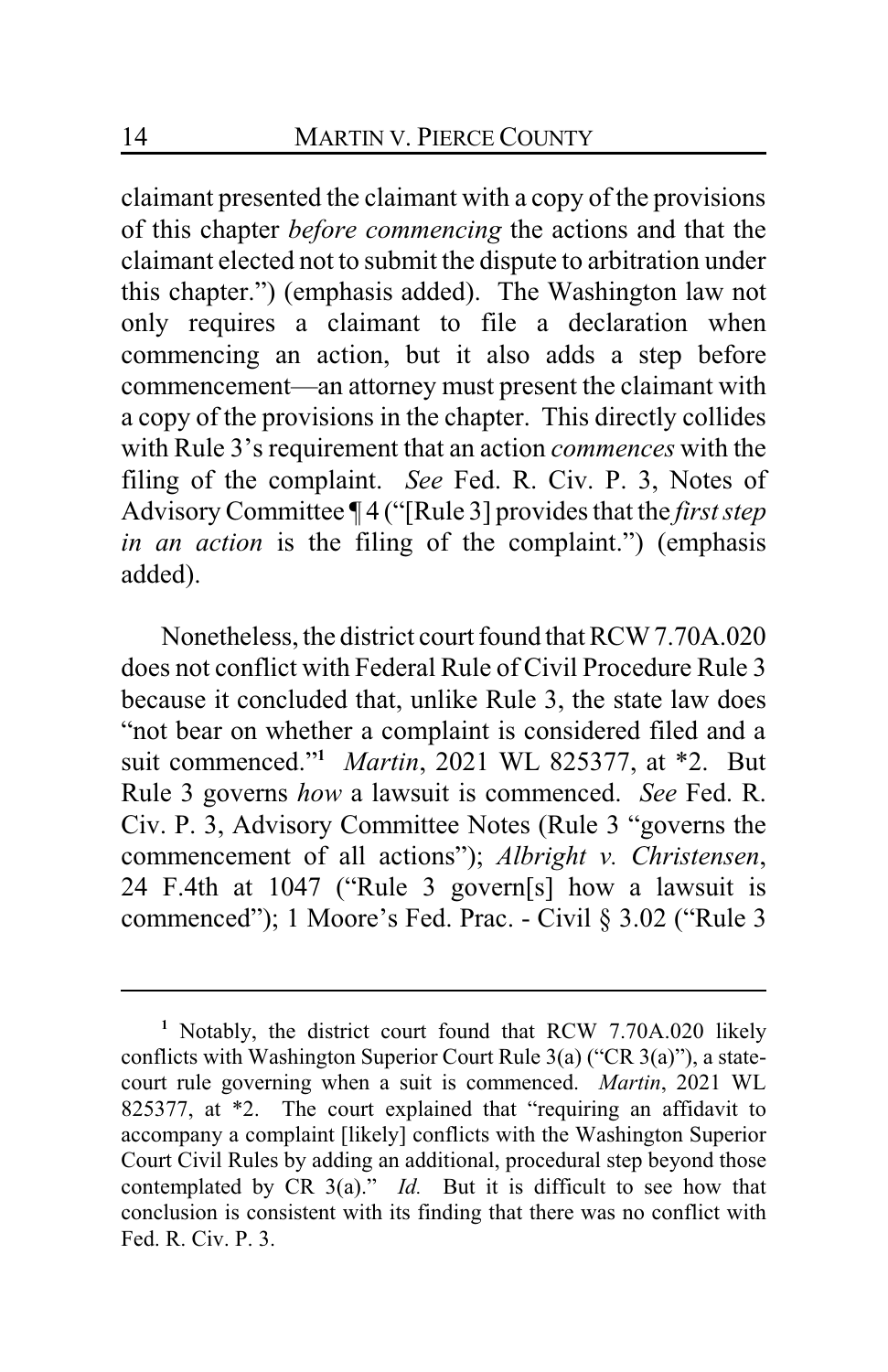establishes [a] uniform *method* of commencing [a] federal action") (emphasis added). Under Washington's law, a claimant must file a declaration declining arbitration *when commencing* a medical malpractice claim. This is in direct conflict with Rule 3's assertion that only the complaint must be filed to commence an action.

As RCW 7.70A.020 answers the "same question" as Rule 3, they directly conflict.

# **B. Rules 3 and 8 are Valid and Displace Washington's Declaration Requirement**

In conclusion, RCW 7.70A.020 is inconsistent with Rules 3 and 8 of the Federal Rules of Civil Procedure. Rules 3 and 8(a) are both within Congress's constitutional rulemaking power and the statutory authorization provided by the Rules Enabling Act. *Shady Grove*, 559 U.S. at 398–99; *see Gallivan*, 943 F.3d at 294 ("The Supreme Court has rejected every challenge to the Federal Rules that it has considered under the Rules Enabling Act.") (quoting *Abbas v. Foreign Policy Grp., LLC*, 783 F.3d 1328, 1336 (D.C. Cir. 2015)). Like the other courts to consider this issue, "we have no reason to doubt the validity of the Federal Rules at issue here." *Id*.; *see also Pledger*, 5 F.4th at 521 (same); *Albright*, 24 F.4th at 1048 (same).

Thus, Washington's arbitration declaration requirement is displaced by those rules in federal court. As there are valid, on-point Federal Rules of Civil Procedure, we need not "wade into *Erie*'s murky waters." *Shady Grove*, 559 U.S. at 398 (Scalia, J.). We hold that Washington's arbitration declaration requirement does not apply in the federal courts.